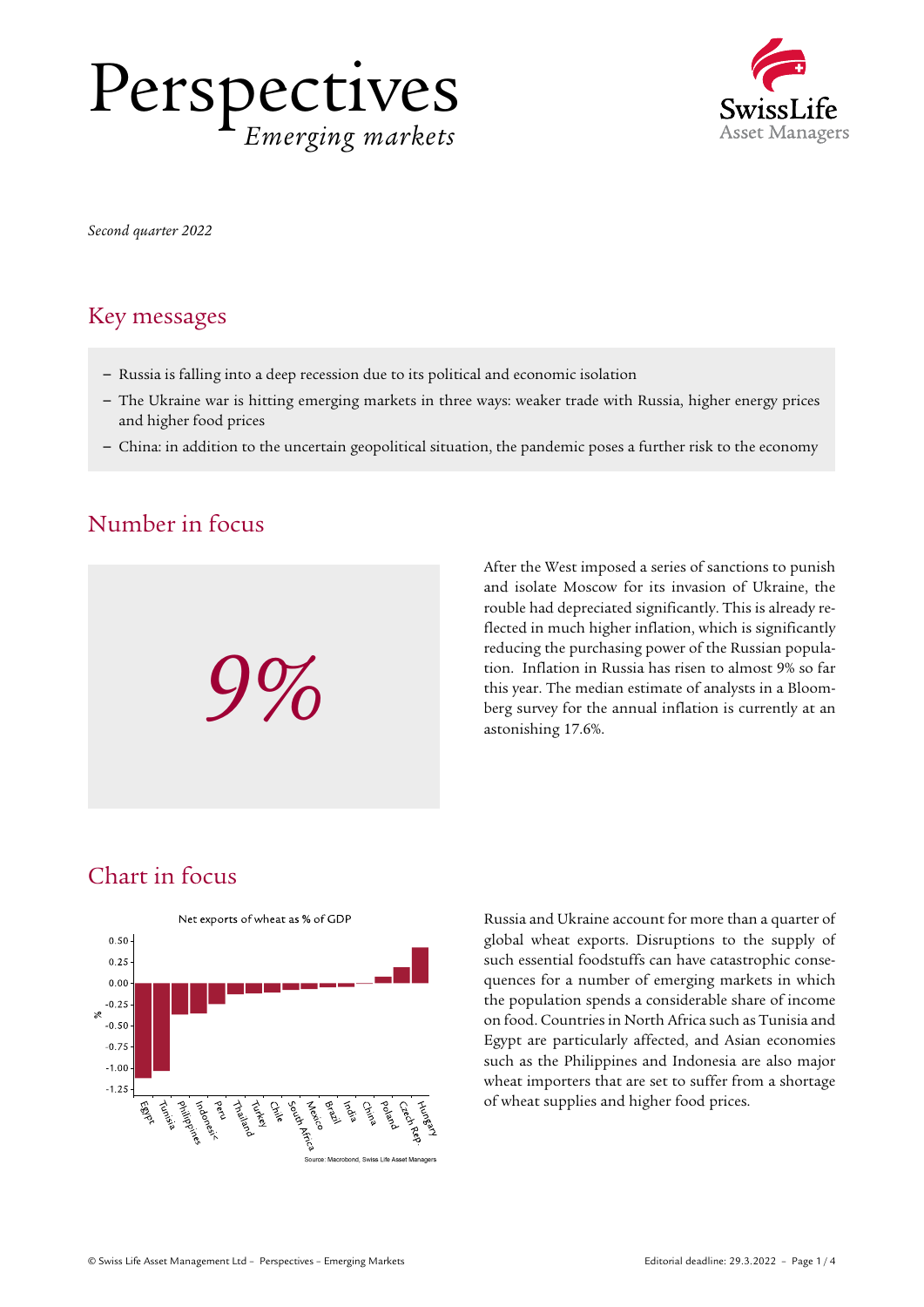# Russia falling into a deep recession

The Russian economy is heading into a deep recession this year as the tough sanctions of a number of western countries are causing it significant damage. In addition to the sanctions against a range of politicians, officials and oligarchs, the key measures include the exclusion of certain Russian banks from the SWIFT international payment system and sanctions against the Russian central bank that are blocking a considerable share of foreign currency reserves. As a consequence, the Russian rouble has plummeted sharply, which is reflected in higher inflation. The rise in consumer prices since the start of the year has already reached 8.9% (see "Number in focus"). The mean estimate of the analysts in a Bloomberg survey for annual inflation currently lies at an astonishing 17.6% (Russia's inflation in 2021 amounted to 6.7%). The higher prices are reducing the purchasing power of the Russian population and accordingly exerting a negative impact on consumption. Furthermore, the Russian central bank has hiked its key interest rate from 9.5% to 20%. While this helped to prevent a run on the banks, the high interest rates will weigh on the domestic economy. The medium and long-term outlooks for the Russian economy are also gloomy, as the political and economic isolation are considerably reducing the country's growth potential. The most important anchors that Russia has are its oil and gas reserves that are finding their way onto the market and continuing to generate finance flows. This means that the economy will continue to function but with significantly lower standards of living than was the case a few weeks ago.

## From pandemic to war in Ukraine

The next hurdle has arrived before the emerging markets have had time to recover from the economic damage caused by the pandemic. The war in Ukraine is affecting the emerging markets via three key channels: trade relations with Russia, higher energy prices and higher food prices. The negative effects are being felt most strongly in the Eastern European emerging markets such as Poland, Hungary and the Czech Republic, while Turkey is also severely affected. These economies have close trade relations with Russia, with exports to the latter accounting for more than 1% of their GDP (see Figure 2). They are simultaneously energy importers and suffering from the significant rise in energy prices. Higher energy prices are also weighing on the current accounts of many Asian economies such as India, Indonesia and the Philippines, while the major energy exporters in the Middle East are benefiting from the improved terms of trade. Alongside Russia's role as an important oil and gas supplier, its status as a major producer of agricultural commodities poses the risk of food bottlenecks that would exert a disproportionately negative impact on the emerging markets. Russia and Ukraine account for around 30% of global wheat exports. Disruption to exports of these important foodstuffs would have negative consequences for consumers in terms of availability and price (see "Chart in focus"). Egypt, for instance, a major wheat importer, procures 80% of its wheat from Russia and has already asked the IMF for support as it is facing increasing financial pressure due to the increased grain prices. On top of this, Russia is also an important exporter of var-



Figure 1: The Russian central bank is hiking interest rates while the rouble is falling

#### Figure 2: Eastern European emerging markets have the strongest trade relations with Russia

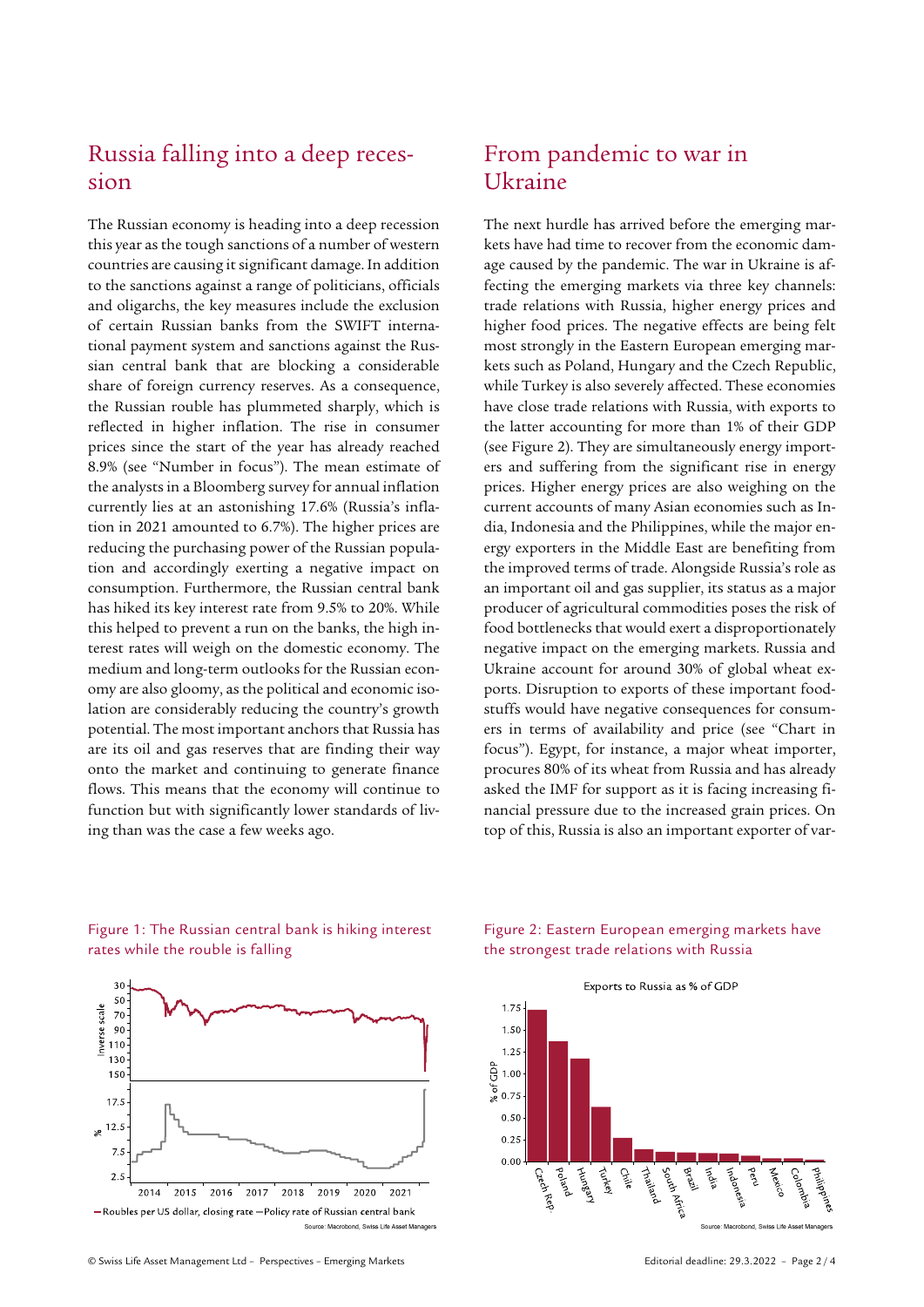ious fertilisers, the supply of which has been suspended. The high fertiliser prices have already caused farmers to limit their use, which could impair food production in large parts of the world. Brazil, for instance, depends on imports for 85% of the fertilisers required for its cereal crop, with more than a fifth of these imports coming from Russia. Higher energy and food prices will ultimately drive inflation up further in the emerging markets, as food and energy account for more than 30% of the consumer price index in a number of these countries. While, particularly in Latin America, central banks have already significantly hiked interest rates over the last few months, real interest rates, i.e. interest rates adjusted for inflation, largely remain negative (see Figure 3). This means that the central banks of the emerging markets will be forced to hike key interest rates further despite the declining economic momentum.

### China: diplomatic balancing act

In the midst of the war in Ukraine, China is trying to achieve a diplomatic balancing act. The ideal stance for China is to maintain relations with all parties. In other words, it is continuing to pursue political orientation towards Russia, while at the same time maintaining strong trade relations with the West. Russia is a major supplier of raw materials to China. China's demand for natural gas will increase significantly in future as the country pursues its long-term goal of reducing its carbon footprint. This means that it is extremely important for China still to be able to count in future on good conditions for commodity trading. At the same time, sound economic relations with the West are crucial, as its trade relations with the US and Europe are much more important than those with Russia. Chinese exports to the US and Europe each account for around 3% of Chinese gross domestic product, while supplies to Russia are ten times smaller (see Figure 4). As a result, China has so far strictly adhered to the Western sanctions framework. Both commercial and multilateral banks, such as the AIIB (Asian Infrastructure Investment Bank), based in Beijing, are ceasing to do business with Russia, while companies are cutting back their deliveries to Russia because they fear being affected by secondary sanctions. However, the war in Ukraine, which is placing the Chinese economy under pressure in view of potentially weaker foreign demand, is only one of the risks the country is currently exposed to. The number of Covid cases is rising sharply, and lockdown measures are being imposed in economically important cities. Following a one-week lockdown in the major technology centre Shenzhen, China's financial centre Shanghai is also being sealed off from the end of March. As long as the containment measures remain temporary, the economic impact and disruptions to global supply chains should remain manageable. However, there is a risk that the spread of Covid cases will get out of control and potentially more drastic measures will be taken, as China is continuing to stick to its zero-Covid approach. In view of the various economic risks, the political decision makers are focusing on economic stability and pushing for further monetary and fiscal stimulus. However, we do not think that this will suffice to achieve the country's ambitious economic target of 5.5% growth this year. We are sticking to our 5% growth forecast for 2022.



Figure 3: Central banks must hike interest rates further as real key interest rates are largely negative

Source: Macrobond, Swiss Life Asset Managers

#### Figure 4: China's economic relations with the West are much more important than those with Russia